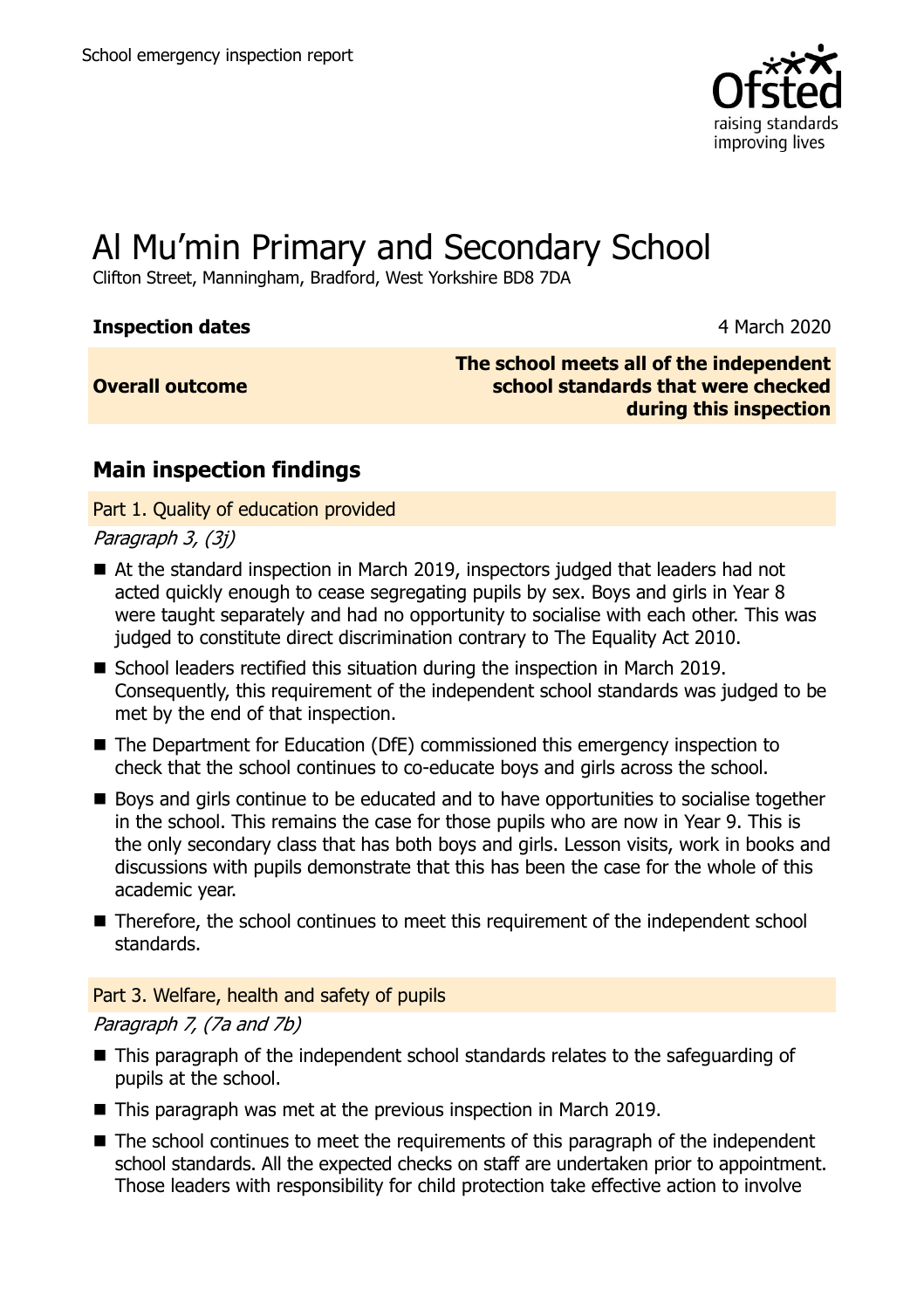

external agencies when there are any concerns about a pupil's welfare. Records show that leaders monitor the welfare of pupils carefully.

- $\blacksquare$  Pupils described the school as a safe place in which to learn, and they know whom to go to if they have concerns. Pupils behave well and describe bullying as being very rare. School records support this.
- Therefore, the school continues to meet this paragraph of the independent school standards.

#### Part 8. Quality of leadership in and management of schools

#### Paragraph 34, 34(1)(b)

- The school did not meet this requirement of the independent school standards at the inspection in March 2019 because leaders were not fulfilling their legal duties in relation to The Equality Act 2010. Leaders had not acted quickly enough to cease separating pupils by sex in the secondary phase of the school.
- Leaders have continued the practice of co-education that was established during the March 2019 inspection. This has contributed to a decrease in the number of boys remaining at the school for their secondary education. However, leaders understand their legal responsibilities and know that any changes to the constitution of the school would require a separate registration for a boys' secondary school.
- The school now meets this requirement of the independent school standards.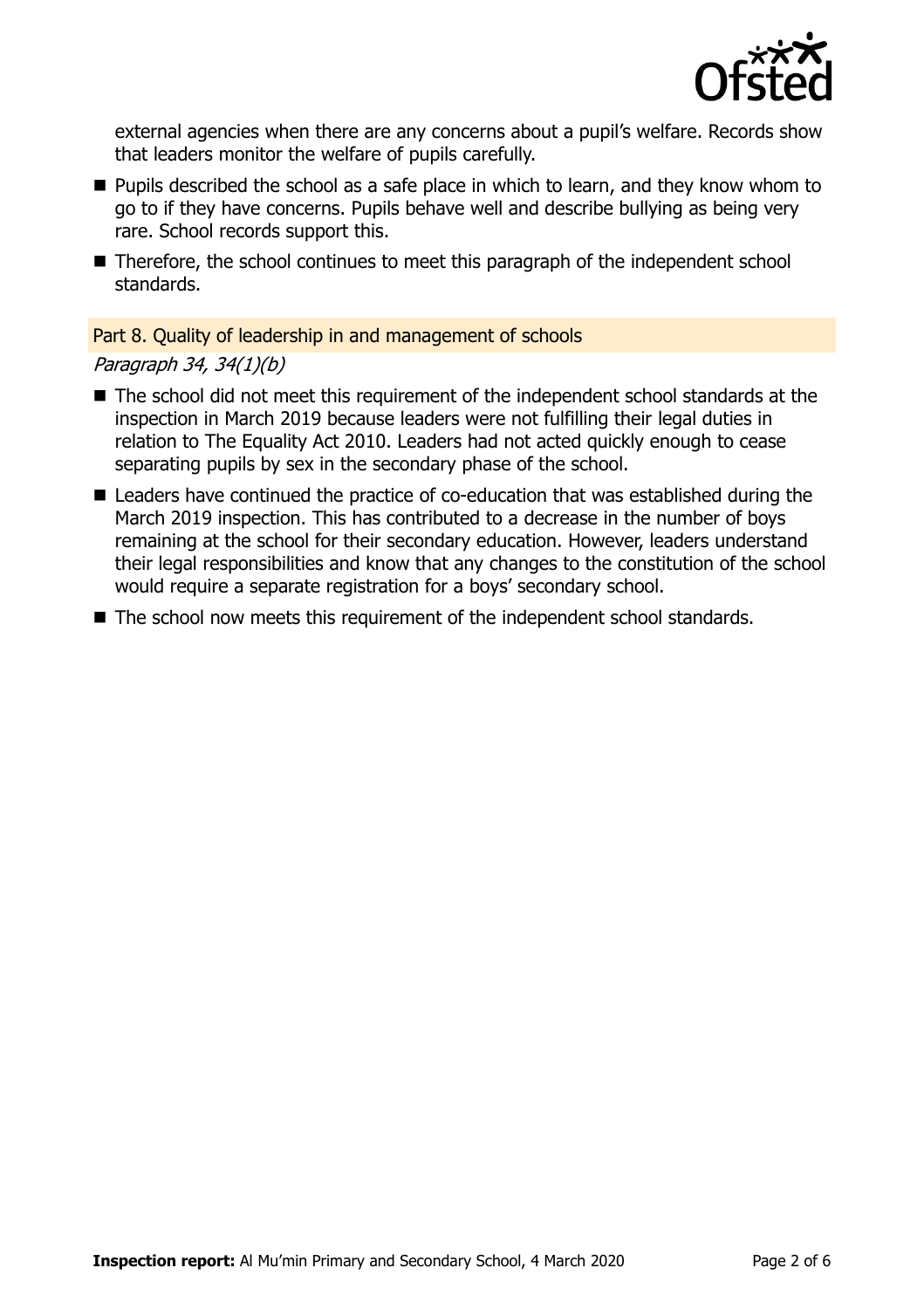

## **Compliance with regulatory requirements**

The school meets the requirements of the schedule to the Education (Independent School Standards) Regulations 2014 ('the independent school standards') and associated requirements that were checked during this inspection. Not all of the standards and associated requirements were checked during this inspection.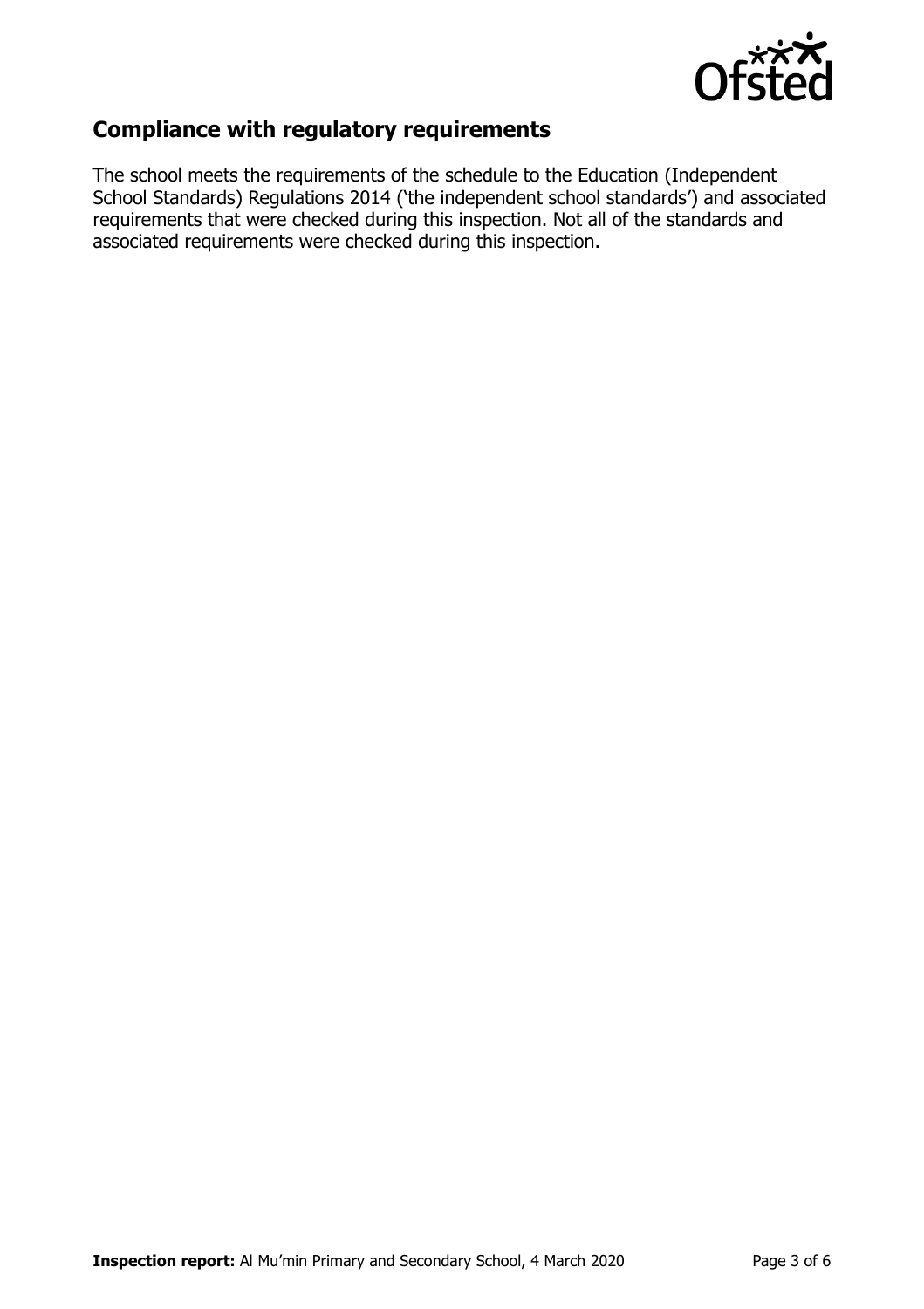

## **School details**

| Unique reference number  | 134429   |
|--------------------------|----------|
| DfE registration number  | 380/6117 |
| <b>Inspection number</b> | 10134143 |

This inspection was carried out under section 109(1) and (2) of the Education and Skills Act 2008, the purpose of which is to advise the Secretary of State for Education about the school's suitability for continued registration as an independent school.

| Type of school                         | Other independent school    |
|----------------------------------------|-----------------------------|
| <b>School status</b>                   | Independent school          |
| Age range of pupils                    | 3 to 18                     |
| Gender of pupils                       | Mixed                       |
| Gender of pupils in the sixth form     | N/A                         |
| Number of pupils on the school roll    | 191                         |
| Of which, number on roll in sixth form | <b>None</b>                 |
| Number of part-time pupils             | <b>None</b>                 |
| Proprietor                             | Saiful Islam                |
| <b>Headteacher</b>                     | <b>Munir Azam</b>           |
| Annual fees (day pupils)               | £1,650 to £2,250            |
| Telephone number                       | 01274 488593                |
| <b>Website</b>                         | <b>None</b>                 |
| <b>Email address</b>                   | pri@almumin.bradford.sch.uk |
| Date of previous standard inspection   | 12-14 March 2019            |

#### **Information about this school**

- Al Mu'min is an independent Muslim faith school for primary- and secondary-age pupils.
- The school was last inspected in March 2019 and was judged to require improvement.
- The school does not use any alternative education provision for its pupils.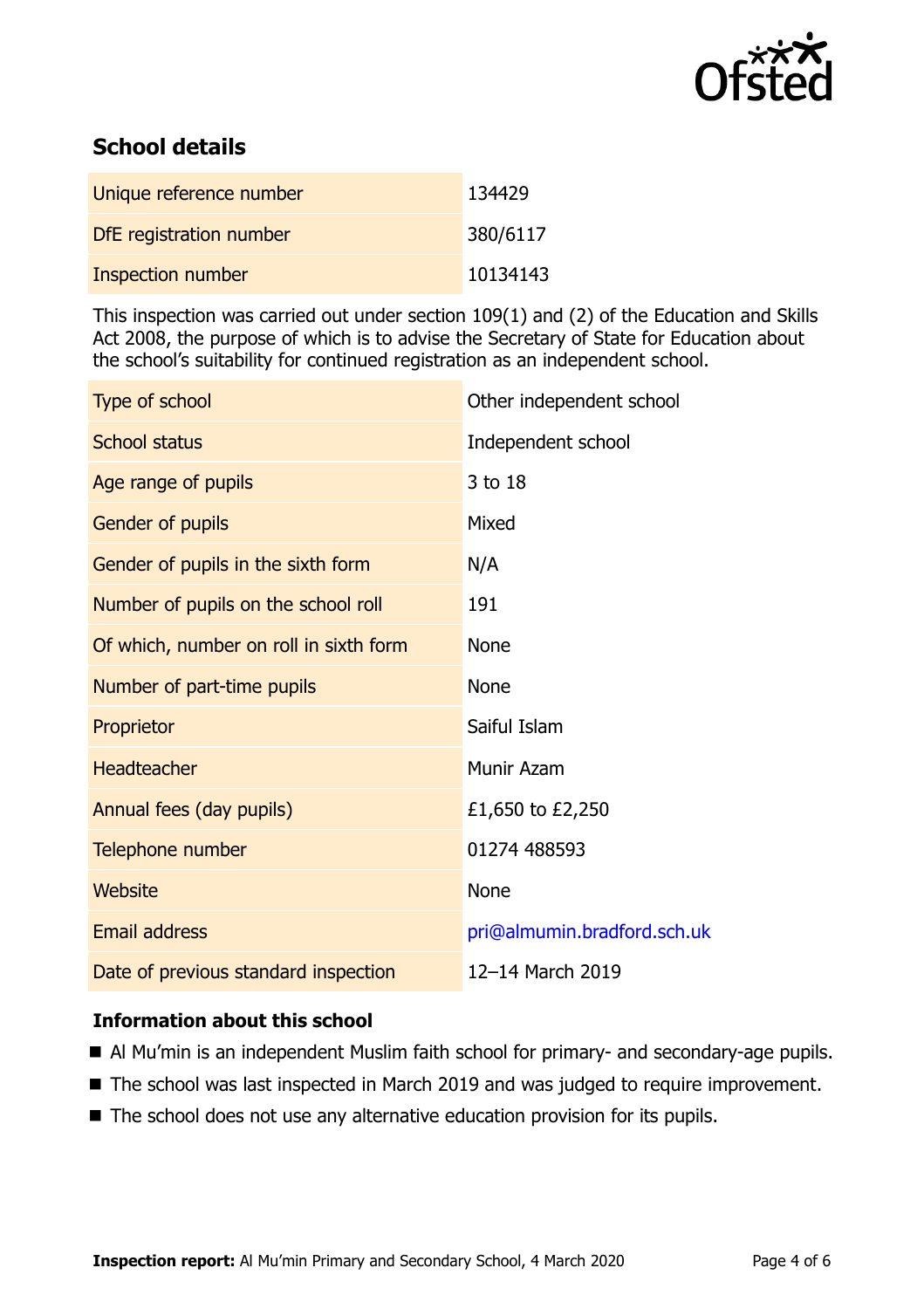

## **Information about this inspection**

- This inspection was commissioned by the DfE to check on the school's continued compliance with The Equality Act 2010.
- The inspection was carried out without any notice to the school.
- The lead inspector met with the proprietor, the headteacher and the school's lead for safeguarding. She checked the school's recruitment practices and looked at the arrangements in place for pupils who require child protection support. She also made contact with the designated officer at Bradford City Council.
- The lead inspector visited each class in the school and met with a group of pupils from Year 9 to discuss their work in class. She scrutinised timetable information and school policies and checked pupils' workbooks.

#### **Inspection team**

Philippa Darley, lead inspector **Her Majesty's Inspector**